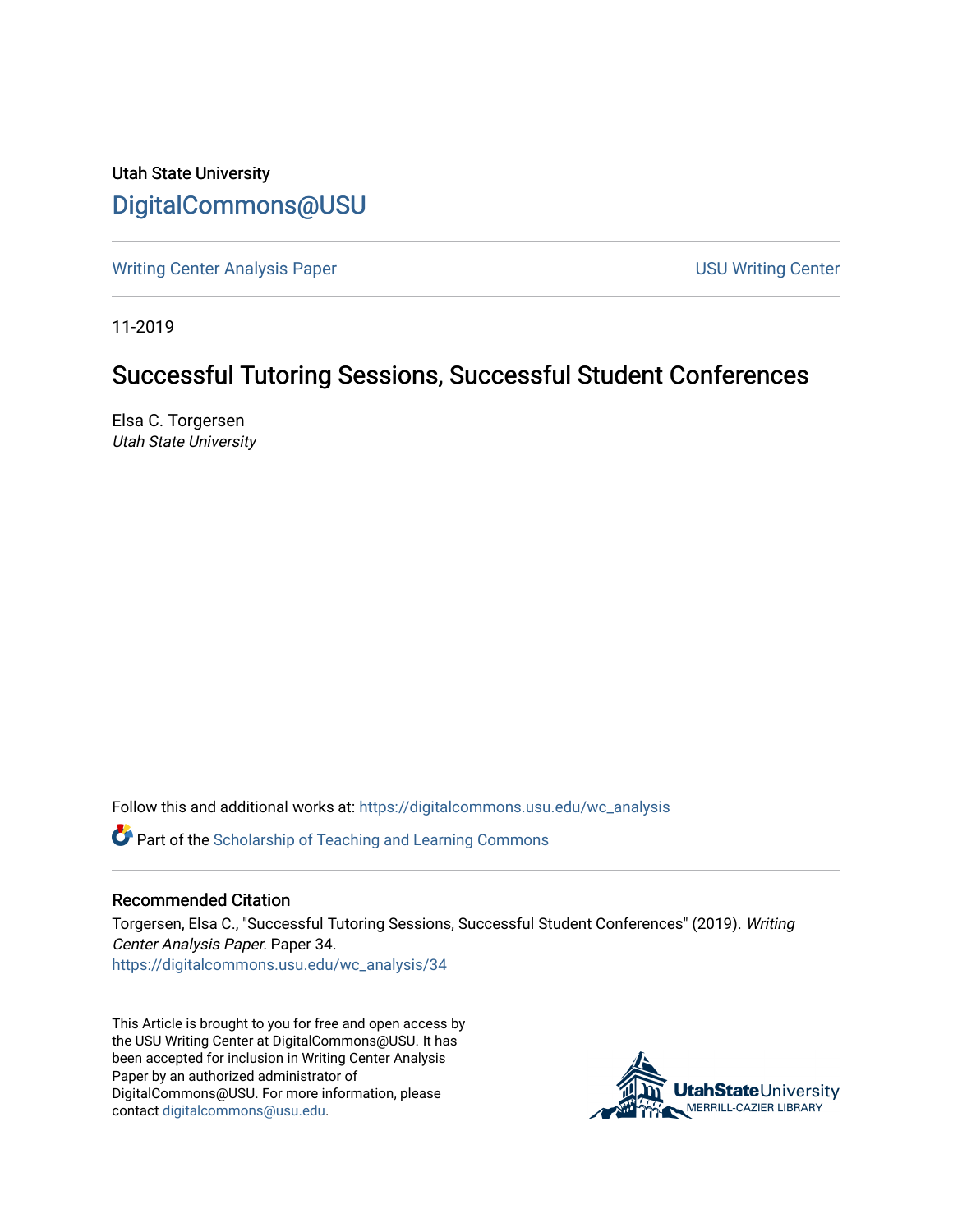Successful Tutoring Sessions, Successful Student Conferences

Elsa C. Torgersen

Utah State University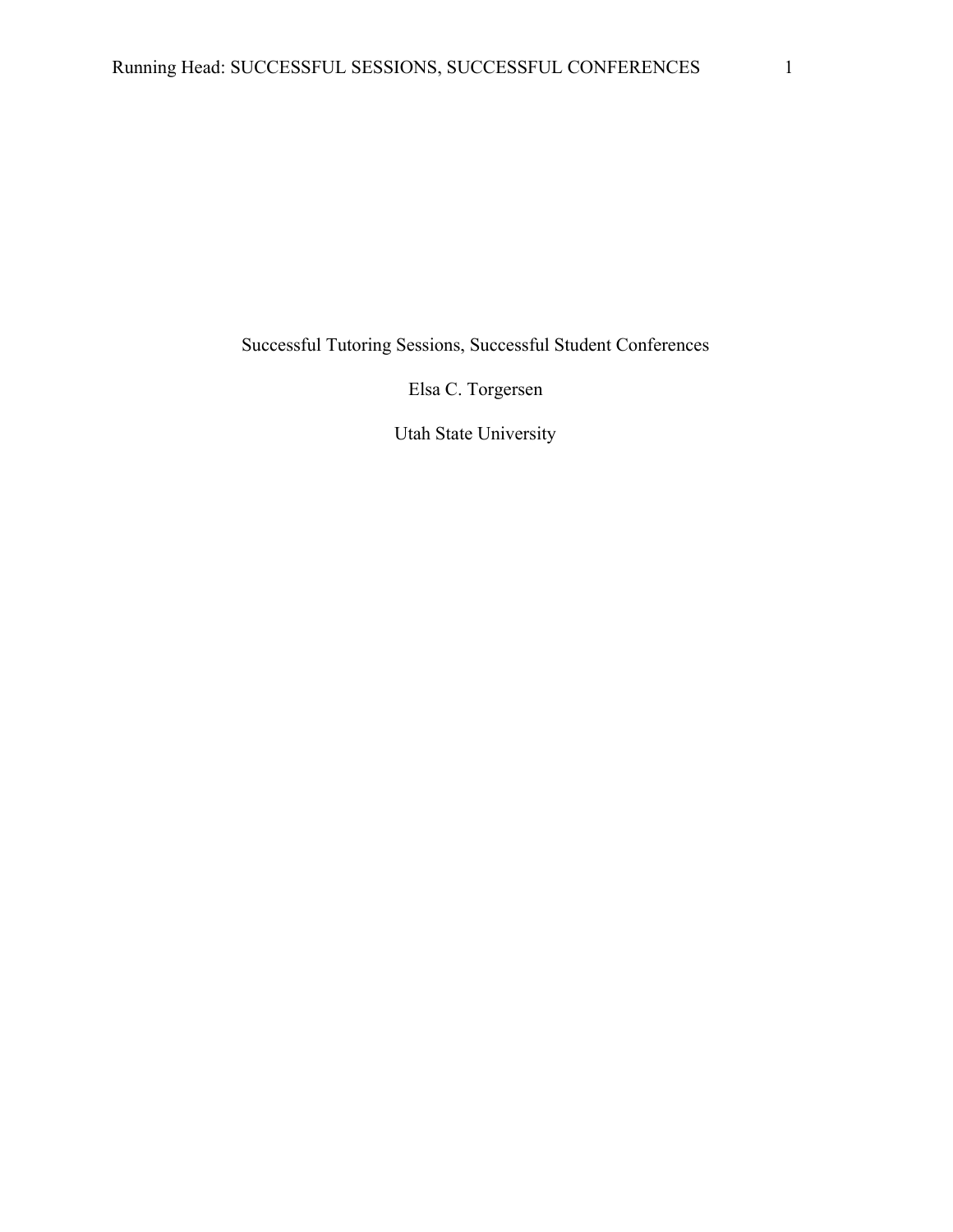## Abstract

Many students come into their writing center appointments and student-teacher conferences with largely negative "writing baggage." These students often have the expectation that these sessions will be what they were like in high school—the teacher marks what they have done wrong and though there may be positive things said, the students often remember the negative. So how can tutors and teachers create a new environment to help students feel comfortable with their writing while still teaching? This paper explores two potential solutions: beginning sessions and determining a session's agenda. Through treating students like they matter and letting them help determine an agenda in a session, we can push back against negative writing experiences and create a productive space for students to talk about their writing.

*Keywords*: agenda, student-teacher conferences, writing baggage, tutors, teachers, writing center sessions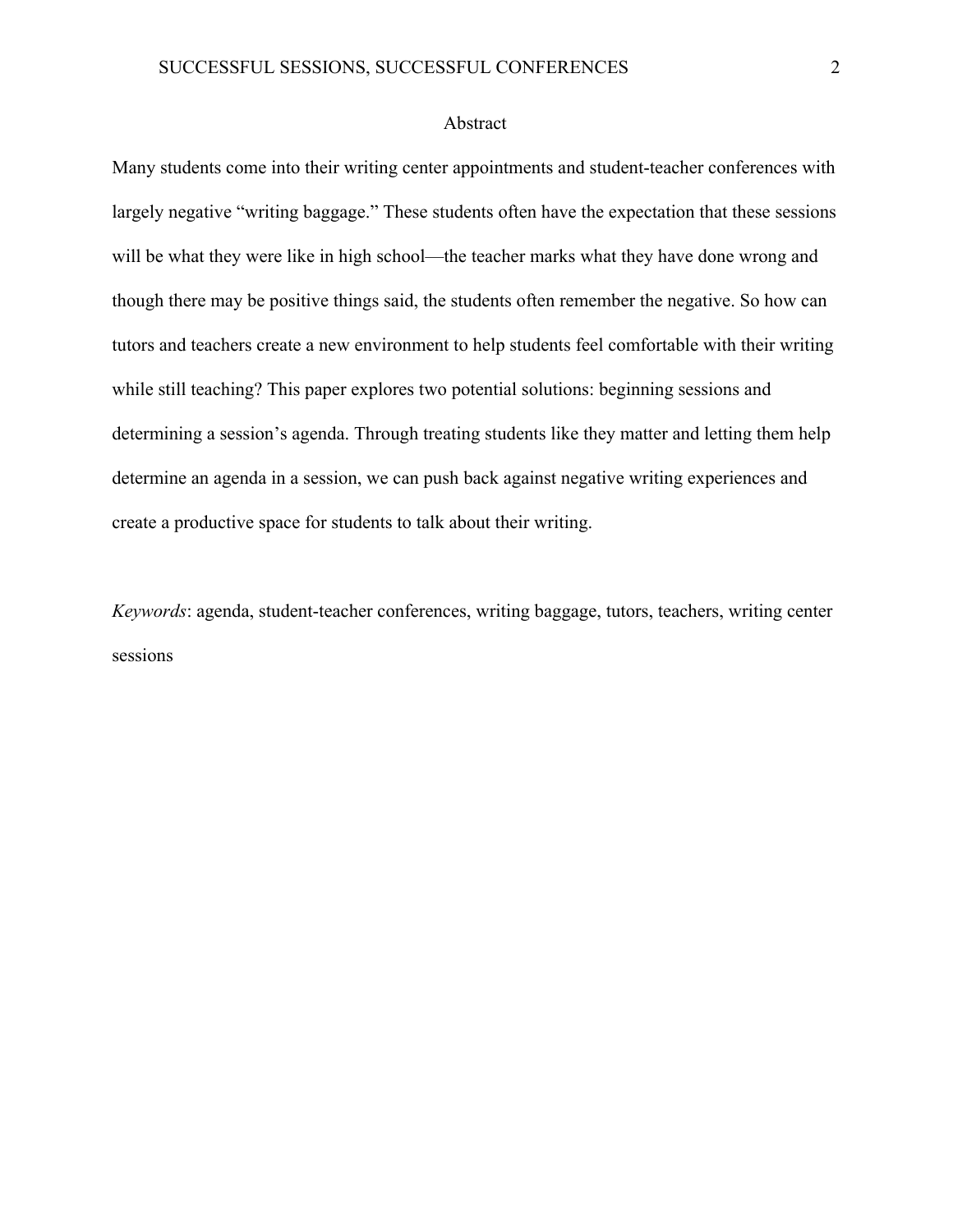## Successful Tutoring Sessions, Successful Student Conferences

The student walks into the writing center, their calm demeanor betrayed by the crumpled piece of paper. It's the first time they've been here and they are only came because there is that subtle, stressful reminder on their Canvas page: "Writing Center Visit 25 points." Their shoulders are worn down with the weight of everything negative their teachers have ever said about their writing. They poured their souls into those papers, doing their best to meet their teacher's expectations, but with each red mark the confidence they had was replaced with fear. Those red marks translated into more than missing points. For this student, and many others, these marks become a symbolic representation of their self-perceived inability to write. Then, they are introduced to their tutor, another authority figure with a figurative red pen, and they are forced to confront years of writing fears and beliefs. For this student, whether they realize it or not, those first few minutes of their session will determine if they have to relive these former experiences or whether they will have a new, uplifting writing experience.

The adage "first impressions matter" is something that should not be taken lightly when beginning a writing center appointment or a student-teacher conference. Writing centers preach that they are peer-tutoring centers, and teachers try to stress that a student-teacher conference is there to help the students. Still, when many students walk into these meetings, they bring with them their writing baggage, a lack of faith in their writing abilities, and a great deal of trepidation. They've met with their teachers before, they've seen those pens, and they know what is coming. So, how can teachers and writing tutors push back against the years of potentially negative writing experiences in order to create a favorable writing experience?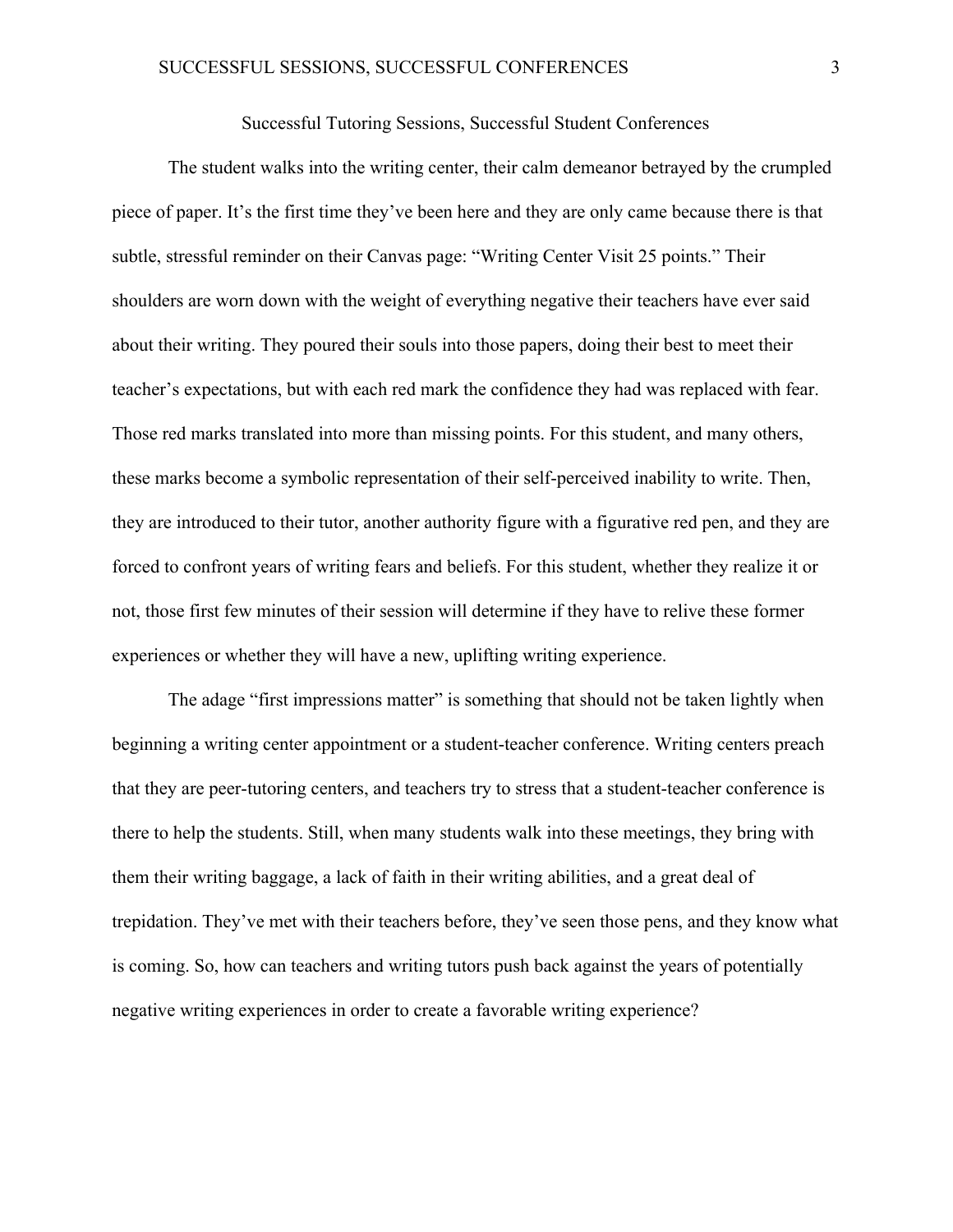There are a variety of approaches that tutors can take to push back against writing baggage, but a foundational approach can help establish a good tone for the rest of the tutoring session. The first few minutes of a writing center visit is when a tutee can learn that the writing center is a place where their writing isn't going to be judged. Sure, there will be constructive criticism, but it won't be that harsh red pen. But this is all dependent on the tutor. It is so important for tutors to realize that they have a lot of influence over how the session will pan out. The little things they do, like shaking a student's hand or asking a student how their day is and listening will have a powerful impact on how the student responds to the advice. Still, this is often seen as a challenge. However, is it because we have overcomplicated it with expectations of "things a tutor should say"? What if we encouraged tutors to begin sessions like they would begin a conversation with a friend? What would happen if we reinforced a more casual approach focused on seeing how students are doing that day, asking them how we can help them, and listening to their concerns? As I have observed sessions, I have come to believe that beginning a session with a more casual, informal approach not only eases the discomfort of the student, but also helps reinforce the concept that the writing center is a peer-tutoring center.

The same principles of creating an open, friendly environment for peer-tutoring applies directly to teacher-student conferences. When a student comes in and meets their teacher one-on-one in a pre-scheduled conference, they may be worried or stressed. After all, they've interacted with you during class sessions, but now that they are working with you one-on-one, your role as an authority figure is inescapable. However, through assertive efforts by the teacher, a discussion-based space can be created in a conference as well. Just like in a tutoring session, a teacher should always begin a conference by asking to see how the student is doing. When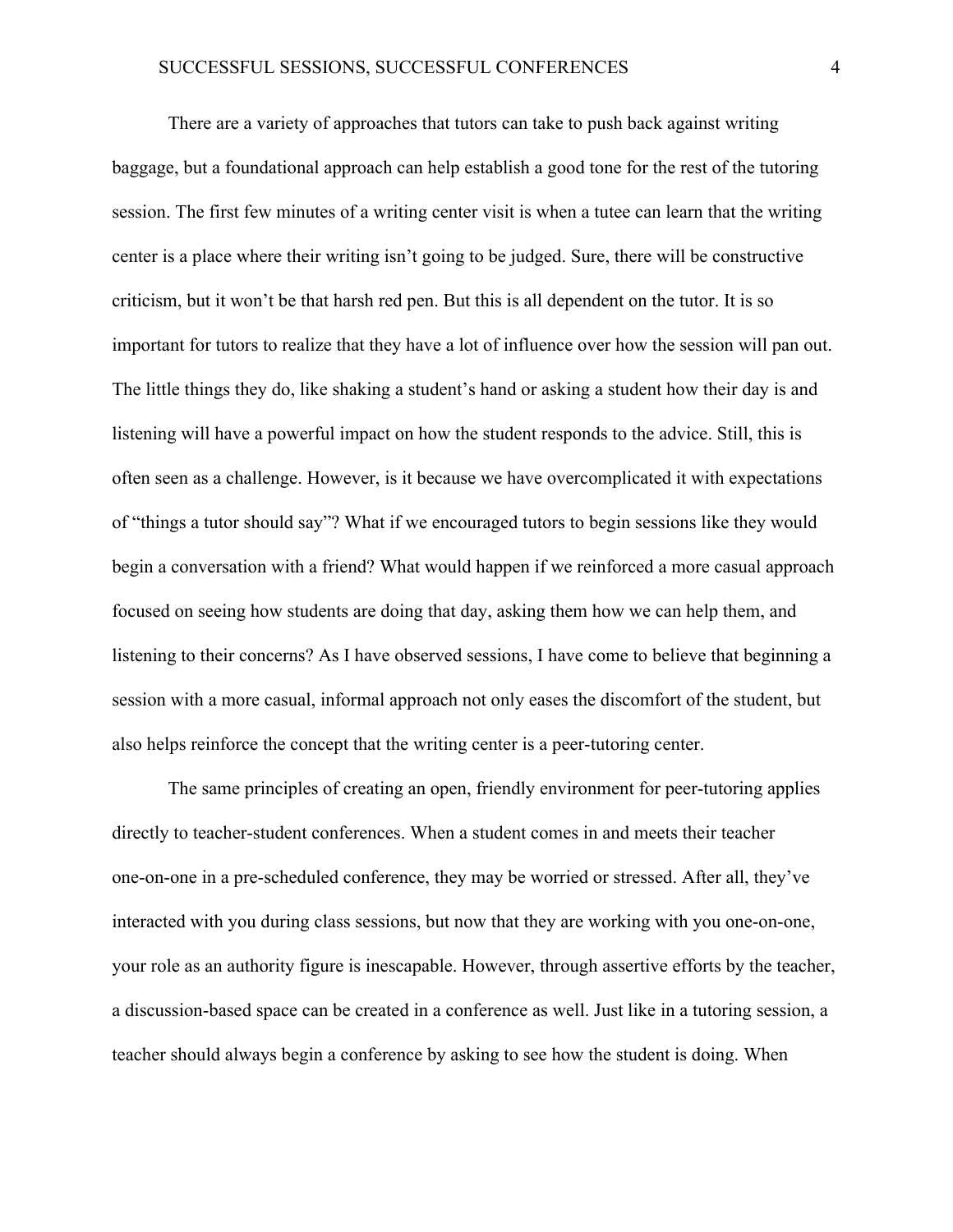students enter a conference with their teacher and the teacher takes a few minutes to inquire after their day and well-being, even if it is brief, it can change the tone of the conference. Just like it is obvious when someone listens to respond (which means they aren't really listening), students recognize when they have become a 20-minute obligation and the conference immediately changes.

In both situations, there is an important element of determining the plan for the tutoring session or student conference. How this will occur will vary according to the type of session, but some of the principles are the same. The most important thing to remember is that the students need to have a say in how these sessions or conferences will happen. It is reasonable that tutors and teachers will have specific things that they need to discuss, but students also need to have an opportunity to help decide the agenda. I had a tutoring session where student came in asking for help with APA citations. Her paper wasn't due for a while yet and I explained that we really prioritized working on her ideas first. But she emphatically said she wanted help with APA citations. So, we worked on APA citations. Maybe it wasn't what the paper needed exactly, but it was what the student wanted. Instead of superimposing my ideas on her, I allowed her to play a big role in determining the trajectory of the session. As she left the session, it seemed that instead of constantly worrying about her citations, she could now focus on the rest of her paper. It is possible to reconcile the two disparate approaches to a paper. Sometimes the tutor will have to be more assertive, but they should never refuse to work on what student wants. It can be a difficult balancing act, but one that is achievable because the student already knows that you are there to help them as a friend and a peer.